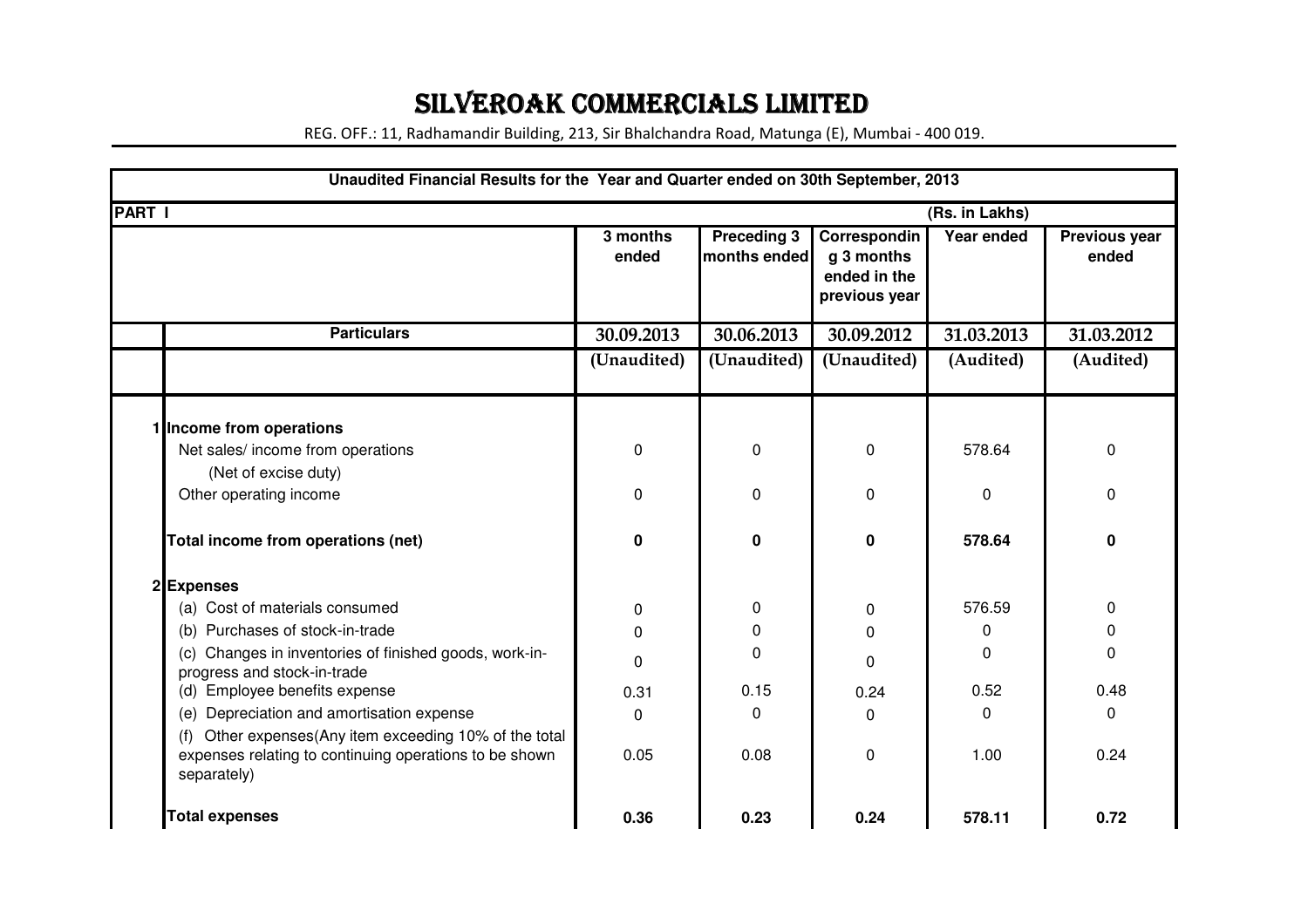| 3 Profit / (Loss) from operations before other income,<br>finance costs and exceptional items (1-2)      | $-0.36$     | $-0.23$  | $-0.24$     | 0.53         | $-0.72$ |
|----------------------------------------------------------------------------------------------------------|-------------|----------|-------------|--------------|---------|
| 4 Other income                                                                                           | 0           |          | $\mathbf 0$ | $\Omega$     | 0       |
| 5 Profit / (Loss) from ordinary activities before finance<br>costs and exceptional items $(3 + 4)$       | $-0.36$     | $-0.23$  | $-0.24$     | 0.53         | $-0.72$ |
| 6 Finance costs                                                                                          | $\mathbf 0$ | $\Omega$ | $\mathbf 0$ | $-0.04$      | 0       |
| 7 Profit / (Loss) from ordinary activities after finance<br>costs but before exceptional items $(5 + 6)$ | $-0.36$     | $-0.23$  | $-0.24$     | 0.49         | $-0.72$ |
| 8 Exceptional items                                                                                      | $\mathbf 0$ | 0        | $\Omega$    | 0            | 0       |
| 9 Profit / (Loss) from ordinary activities before tax<br>$(7 + 8)$                                       | $-0.36$     | $-0.23$  | $-0.24$     | 0.49         | $-0.72$ |
| 10 Tax expense                                                                                           | $\mathbf 0$ | $\Omega$ | $\Omega$    | $\mathbf{0}$ | 0       |
| 11 Net Profit / (Loss) from ordinary activities after tax (9 $\pm$<br>10)                                | $-0.36$     | $-0.23$  | $-0.24$     | 0.49         | $-0.72$ |
| 12 Extraordinary items (net of tax expense)                                                              | 0           | $\Omega$ | $\Omega$    | $\mathbf{0}$ | 0       |
| 13 Net Profit / (Loss) for the period $(11 + 12)$                                                        | $-0.36$     | $-0.23$  | $-0.24$     | 0.49         | $-0.72$ |
| 14 Share of profit / (loss) of associates*                                                               | 0           | $\Omega$ | $\Omega$    | $\mathbf{0}$ | 0       |
| 15 Minority interest *                                                                                   | 0           | $\Omega$ | $\Omega$    | $\mathbf{0}$ | 0       |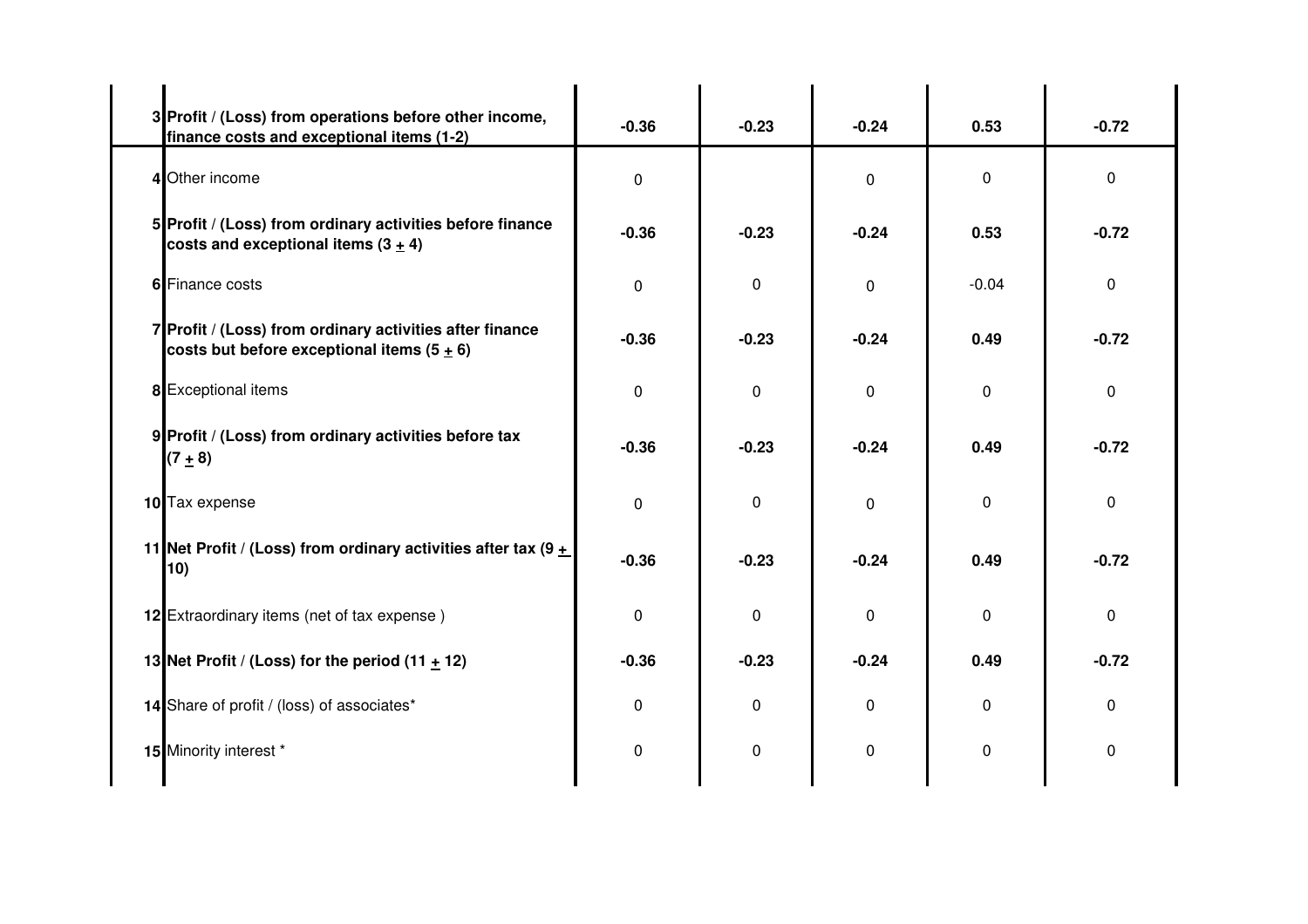|                | 16 Net Profit / (Loss) after taxes, minority interest and<br>share of profit / (loss) of associates $(13 + 14 + 15)^*$ | $-0.36$                                          | $-0.23$            | $-0.24$            | 0.49             | $-0.72$            |
|----------------|------------------------------------------------------------------------------------------------------------------------|--------------------------------------------------|--------------------|--------------------|------------------|--------------------|
|                | 17 Paid-up equity share capital<br>(Face Value of the Share shall be indicated)                                        | 275                                              | 275                | 275                | 275              | 275                |
|                | 18 Reserve excluding Revaluation Reserves as per balance<br>sheet of previous accounting year                          | 51.61                                            | 51.97              | $\mathbf 0$        | 52.35            | 51.85              |
| 19.i           | Earnings per share (before extraordinary items)<br>(of Rs. /- each) (not annualised):<br>(a) Basic<br>(b) Diluted      | $-0.01$<br>$-0.01$                               | $-0.01$<br>$-0.01$ | $-0.01$<br>$-0.01$ | 0.02<br>0.02     | $-0.03$<br>$-0.03$ |
| 19.ii          | Earnings per share (after extraordinary items)<br>(of Rs. /- each) (not annualised):<br>(a) Basic<br>(b) Diluted       | $-0.01$<br>$-0.01$                               | $-0.01$<br>$-0.01$ | $-0.01$<br>$-0.01$ | 0.02<br>0.02     | $-0.03$<br>$-0.03$ |
|                |                                                                                                                        |                                                  |                    |                    |                  |                    |
| <b>PART II</b> |                                                                                                                        |                                                  |                    |                    |                  |                    |
|                |                                                                                                                        | Information for the Quarter 30th September, 2013 |                    |                    |                  |                    |
|                | <b>Particulars</b>                                                                                                     | 30.09.2013                                       | 30.06.2013         | 30.09.2012         | 31.03.2013       | 31.03.2012         |
| A              | <b>PARTICULARS OF SHAREHOLDING</b><br>Public shareholding<br>- Number of shares<br>- Percentage of shareholding        | 2335325<br>84.92                                 | 2330325<br>84.74   | 1363626<br>49.59   | 2329325<br>84.70 | 1363626<br>49.59   |

<sup>0</sup> <sup>0</sup> <sup>0</sup> <sup>0</sup> <sup>0</sup>

**2** Promoters and Promoter Group Shareholding \*\*

a) Pledged / Encumbered

- Number of shares